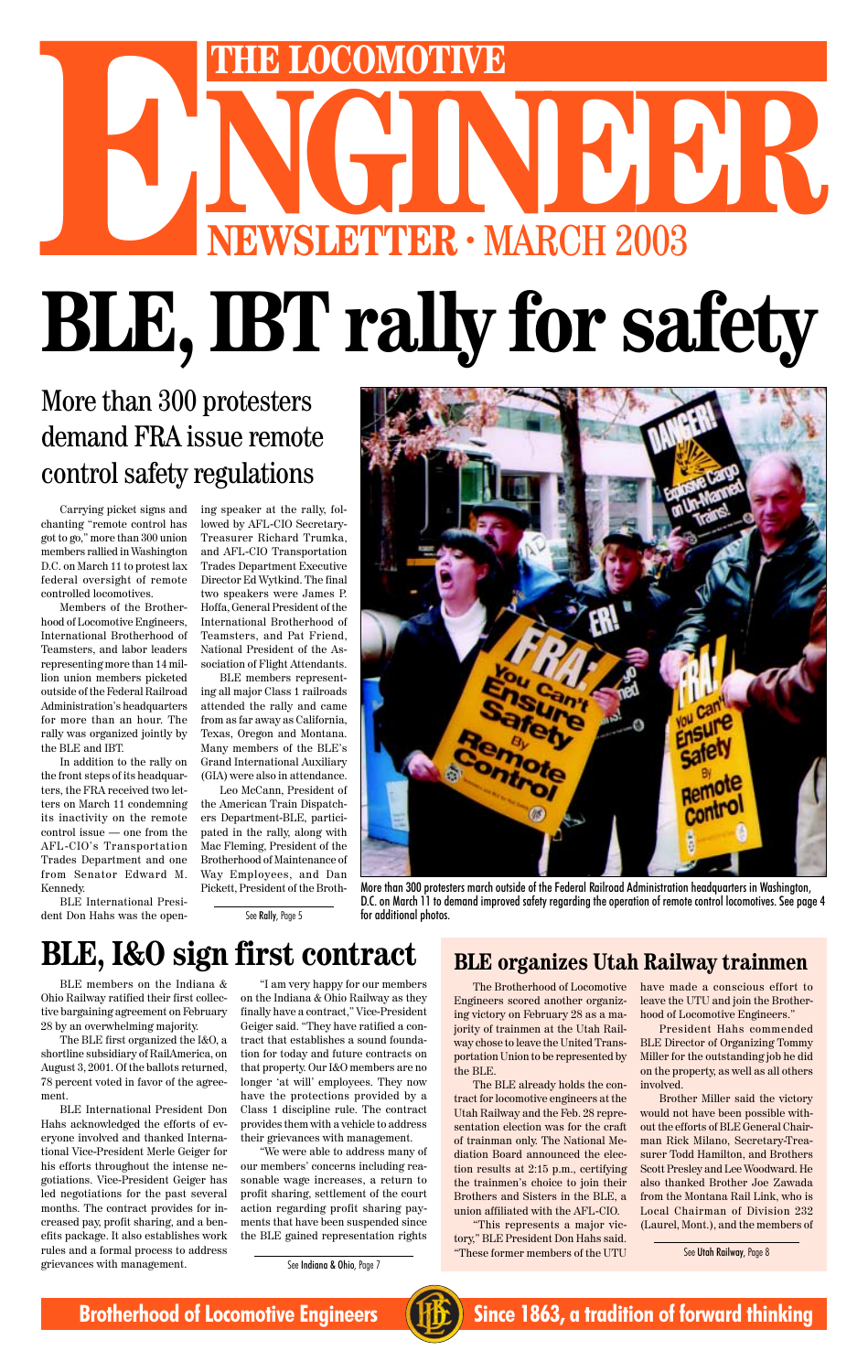## **NEWS BRIEFS**

On March 4, the Township of Woodbridge, N.J. became the 11th U.S. city to take action against remote control locomotives. The Township adopted a resolution citing safety risks associated with remote control locomotives and demanded the risks be eliminated before the technology is implemented in Woodbridge.

The resolution specifically urges the Federal Railroad Administration (FRA) to ban the use of remote control trains in Woodbridge until safety measures are improved.

Township officials, realizing that it will take some action by the federal government to eliminate the risks, are also seeking support from U.S. Senators Jon Corzine and Frank Lautenberg of New Jersey.

The resolution was introduced by Councilman Vincent Martino, according to New Jersey State Legislative Board Chairman Ken Michel.

"I don't see any reason to run remote-control locomotives," said Councilman Martino in an article published by the *Home News Tribune*. "The state of New Jersey is one of the most-populated states. It's too congested. There are many grade crossings,"

Martino added, "This is a way of sending a message to the elected officials on a national level. Hopefully, we'll get federal legislation to limit the use of remote-control engines in populated areas."

The resolution notes that the FRA has granted permission to railroads to operate unmanned, remote control locomotives by less trained, tested and qualified employees, and that the FRA has only established guidelines and not enforceable regulations in connection

with the operation of remote control trains.

As of March 11, Woodbridge joined Bakersfield, Calif., Beardstown, Ill., Baton Rouge, La., Shreveport, La., Detroit, Mich., Marysville, Mich., Boston, Mass., Cleveland, Ohio, Pine Bluff, Ark. and North Little Rock, Ark. in passing resolutions against remote control locomotives. Cuyahoga County in Ohio and Whitley County in Kentucky have also passed resolutions banning remote control trains.

The text of the resolution is as follows:

### **RESOLUTION OPPOSING THE USE OF REMOTE CONTROL LOCOMO-TIVES WITHIN THE TOWNSHIP OF WOODBRIDGE**

**WHEREAS**, railroads operate throughout the Township of Woodbridge (the "Township") over numerous public and private rail crossings accessible to persons of all ages; and

**WHEREAS**, railroad equipment is known to present significant danger to persons and property from collision, derailment, and possible release of hazardous materials; and

**WHEREAS**, an enormous amount of rail cargo traveling through the township consists of potentially lethal chemicals and hazardous materials; and

**WHEREAS**, in addition to accidental derailments, collisions and spills, the United States government has issued a safety alert against vandalism and terrorist threats against railroads; and

**WHEREAS**, operation of a railroad is traditionally conducted with the use of locomotives manned by experienced, trained individuals who are required to be certified prior to operating the locomotive; and

**WHEREAS**, railroads have been granted permission from the Federal Railroad Administrations ("FRA") to operate unmanned (remote controlled) locomotives by less trained, tested and qualified individuals; and

**WHEREAS**, the FRA has only established guidelines and not regulations in connection with such remote controlled operations; and

**WHEREAS**, the Municipal Council of the Township of Woodbridge are charged with protecting the health, safety and welfare of the people of the Township; and

**WHEREAS**, the Municipal Council of the Township of Woodbridge believes that significant safety risks exist which must be eliminated before "remote control" trains are permitted to operate in the Township;

**NOW, THEREFORE, BE IT RE-SOLVED BY THE MUNICIPAL COUNCIL OF THE TOWNSHIP OF WOODBRIDGE**, that the Federal Railroad Administration is hereby urged to ban the use of "remote controlled" trains within the Township of Woodbridge until the following safety concerns are met:

1. Remote controlled locomotives be barred from transporting chemicals and hazardous materials; and be prohibited from operating on or near (i) tracks occupied by hazardous materials; or (ii) facilities which house hazardous materials.

2. Railroads operating a remote control locomotive be required to notify the Office of the Mayor before implementing such operations.

3. Remote control locomotives be barred from operating over a public or private highway rail crossing without a person occupying the cab of the locomotive who has the required skill to stop the locomotive and its attached equipment.

4. The railroad be required to provide effective and reliable protection at the point of movement in any location accessible to the general public for any remote control operation.

5. Remote controlled locomotives have sufficiently secured operating cabs and controls to prevent against terrorists, vandals and other unauthorized persons.

6. Railroad be required to install a track related device to stop a remote control locomotive in the event of a runaway.

and;

**BE IT FURTHER RESOLVED**, that the FRA develop comprehensive regulations for the use of remote control locomotives and those who operate them; and

**BE IT FURTHER RESOLVED**, that the FRA order an immediate halt to operation of remote controlled trains within the Township of Woodbridge, New Jersey; and

**BE IT FURTHER RESOLVED**, that a copy of this Resolution be forwarded to the Federal Railroad Administration.

**Adopted March 4, 2003**

**/s/**

**John M. Mitch, RMC. CMR Municipal Clerk** •

## **Woodbridge, N.J. bans remote control**

## **Bakersfield, Calif. asks FRA for remote control regs**

Bakersfield, Calif., became the 10th American city to pass a resolution calling for improved safety of remote control locomotives.

The resolution, passed unanimously by City Council on February 26, urges the "California Public Utilities Commission and the Federal Railroad Administration to adopt regulations to ensure the safety and well-being of citizens of Bakersfield will not be jeopardized by the use of remote control locomotives." The Union Pacific Railroad and the Burlington Northern Santa Fe began using remote control trains in Bakersfield and the surrounding areas several months ago.

The resolution further states that, "concern exists that regulations and guidelines for the use of these remote controlled locomotives should be clearly identified and safety issues addressed before wide-scale implementation of this program."

California State Legislative Board Chairman Tim Smith testified before the Bakersfield City Council along with several other BLE members, who played significant roles throughout the process, including: Richard Brand, President of BLE Division 126 (Bakersfield); Ron Marney, Legislative Representative of Division 126; and D.D. "Diz" Francisco, Second Vice-Chairman of the California State Legislative Board and Legislative Representative of BLE Division 739 (Bakersfield).

Bakersfield joins Beardstown, Ill., Baton Rouge, La., Shreveport, La., Detroit, Mich., Marysville, Mich., Boston, Mass., Cleveland, Ohio, Pine Bluff, Ark. and North Little Rock, Ark. in passing resolutions against remote control locomotives. Cuyahoga County in Ohio and Whitley County in Kentucky have also passed resolutions banning remote control trains.

Text of the resolution is as follows: **RESOLUTION 031-03**

A resolution of the Council of the City of Bakersfield urging the California Public Utilities Commission and the Federal Railroad Administration to adopt regulations to ensure the safety and well-being of citizens of Bakersfield will not be jeopardized by the use of remote control locomotives.

**WHEREAS**, the City of Bakersfield has received information that a pilot program has been initiated relating to the use of remote controlled locomotives across the nation and recently in the City of Bakersfield, and

**WHEREAS**, a concern exists that regulations and guidelines for the use of these remote controlled locomotives should be clearly identified and safety issues addressed before wide-scale implementation of this program. **NOW THEREFORE BE IT RE-SOLVED**, by the Council of the City of Bakersfield in the State of California, that the California Public Utilities Commission and the Federal Railroad Administration are urged to adopt regulations to ensure the safety and wellbeing of citizens of Bakersfield will not be jeopardized by the use of remote control locomotives. •

## **Pine Bluff, Ark., resolution bans remote control trains**

The City of Pine Bluff, Ark. took action against remote control locomotives within its jurisdiction on February 18 when its city council passed a resolution banning remote control locomotives within the city limits until certain safety requirements are met.

As of February 24, Pine Bluff had joined Baton Rouge, La., Shreveport, La., Detroit, Mich., Marysville, Mich., Boston, Mass. and Cleveland, Ohio in calling for improved safety regarding remote control trains. The Pine Bluff resolution, like many of the others, cites safety at grade crossings by the public, the threat of terrorism and dangers of hazardous materials.

Arkansas State Legislative Board Chairman T.L. Todd and BLE Division 858 Local Committee member Jay Callaway were in attendance at the meeting.

The vote was the culmination of six weeks of hard work for Todd and members of Division 858.

Along with Todd and Callaway, BLE Division 858 members Jim Varnell, Travis Trice and Robert Lindsey worked to get the resolution passed. Chairman Todd would also like to thank Alderman Dale Dixon for his help. For a copy of the resolution, visit: <http://www.ble.org/pr/pdf/pbrco.pdf>. •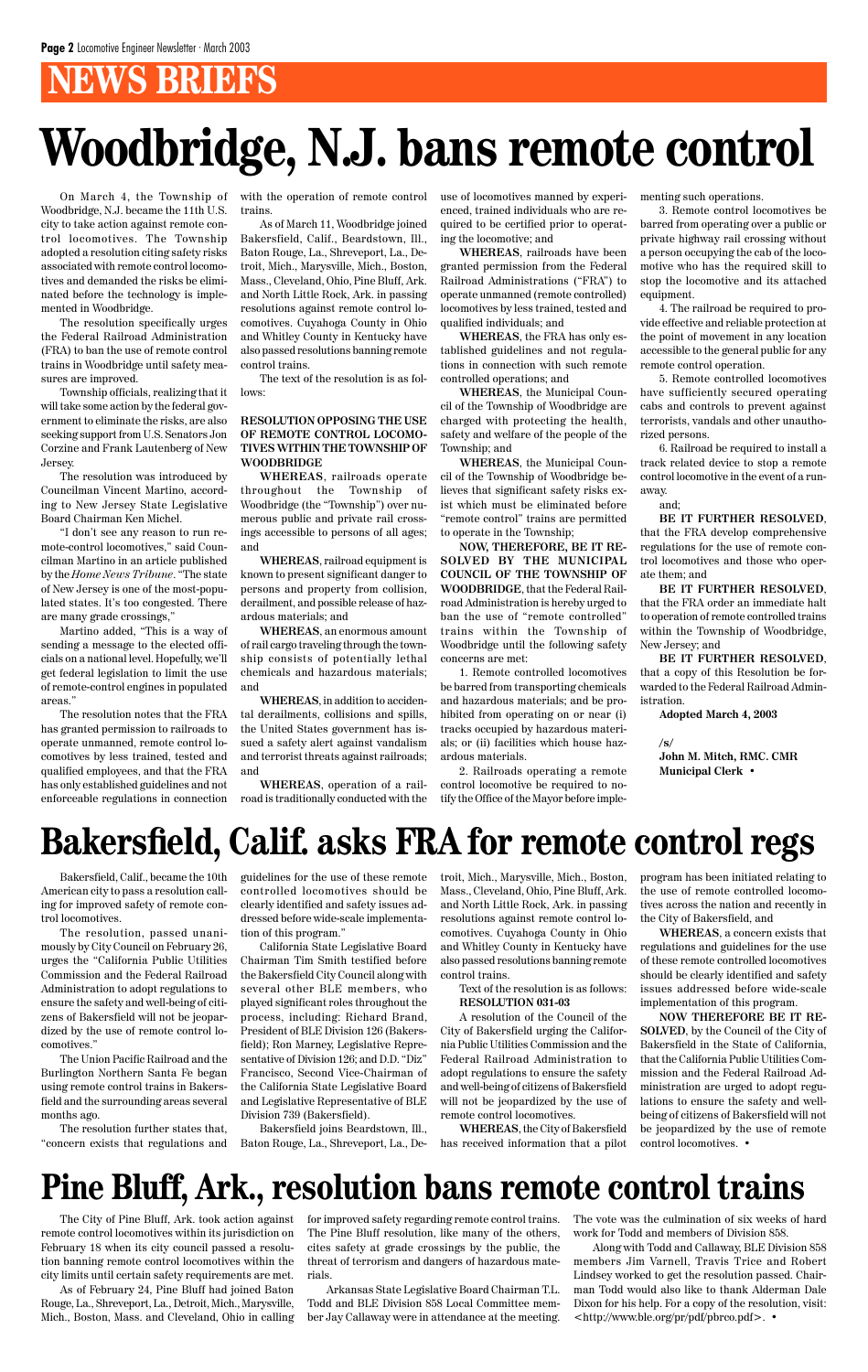## **BLE NEW**

Beardstown, Ill. is the ninth U.S. city to take action against remote control trains.

On February 18, the Beardstown City Council unanimously voted to ban remote control operations within the city limits until safety regulations have been improved.

The resolution cites the dangers to public safety that can result from remote control operations and the recent terrorism threats to railroads, which transport nuclear waste and other hazardous materials.

The City Council also cited the fact that remote control trains will be oper-

The Whitley County, Ky., Fiscal Court is asking the Federal Railroad Administration to ban the use of remote controlled locomotives in the name of public safety.

The fiscal court passed a resolution to that effect on February 18. It is also considering a possible ordinance, which would forbid their use in Whitley County.

Whitley is the second U.S. county to call for a ban on remote control trains. On January 31, Cuyahoga

On February 24, North Little Rock, Ark. joined several other U.S. cities in taking action against remote control locomotives.

North Little Rock is the second city in Arkansas to oppose remotes. Pine Bluff, Ark. passed a resolution on February 18 calling for a ban on remote control locomotives until safety requirements have been improved.

The North Little Rock measure is a "resolution opposing the use of remote control locomotives in the Union Pacific rail yards in the City of North Little Rock."

 $\langle$ http://www.ble.org/pr/pdf/ beardstown.pdf>. •

ated in Beardstown "by fewer employees who possess diminished qualifications" as one of the many reasons for passing the resolution.

The resolution lists safety considerations that must be met before remote control locomotives are allowed to operate in Beardstown. The resolution asks railroads to "provide effective and reliable protection at the point of movement in any location accessible to the general public for any remote control operation."

It also calls for the Federal Railroad Administration to issue comprehensive regulations for the use of remote control locomotives and "that those regulations ensure the highest level of skill and qualification of person operating remote control locomotives."

The resolution demands that railroads "cease and desist" from all remote control operations within the city limits until the city can adequately implement evacuation plans and emergency responses.

> $\langle$ http://www.ble.org/pr/pdf/ resolution6467.pdf>. •

As of March 7, Beardstown joined Baton Rouge, La., Shreveport, La., Detroit, Mich., Marysville, Mich., Boston, Mass., Cleveland, Ohio, Pine Bluff, Ark. and North Little Rock, Ark. in passing resolutions against remote control locomotives. Cuyahoga County in Ohio and Whitley County in Kentucky have also passed resolutions banning remote control trains.

Illinois State Legislative Board Chairman C.E. Way credited Brother M.W. Lehmkuhl of BLE Division 135 (Beardstown) for the success of the resolution. Lehmkuhl thanked the Mayor of Beardstown, Robert Walters, who was very helpful in getting this passed.

A copy of the resolution is available on the BLE website at:

## **Beardstown, Ill., bans remote control**

The city also asked the Federal Railroad Administration to conduct a review of the safety of remote control operations and to develop comprehensive regulations to ensure that the public's safety will not be jeopardized by remote control operations.

The resolution was approved at a meeting of the North Little Rock City Council and signed by Mayor Patrick H. Hays on February 24.

BLE Arkansas State Legislative Board Chairman Terry Todd attended the meeting. Union Pacific and the United Transportation Union sent rep-

## **North Little Rock, Ark., opposes remote control**

resentatives to oppose passage of the resolution.

UP's representative, Vice President of Community Relations Jack Kyle, showed the City Council a four-minute video about remote control operations, which described how the UP and the UTU were working together to promote safety in remote operations. Also, the UTU State Legislative Director read a letter into the record about the safety of remote control operations.

In spite of the UP and UTU presentations, the resolution passed. Chairman Todd thanked Alderman Greg Yielding for introducing the resolution to the council. He also recognized Division 182 Local Chairman Gary Bell, Division 182 Legislative Representative David Corless, the other officers of Division 182, Division 278 Legislative Representative Bobby Hanson, and the BLE and GIA members who live in the area for their support. Chairman Todd also thanked the six UP General Chairman who organized the informational picket and planning meeting in June 2002.

For a copy of the resolution, visit the BLE website at:

## **Kentucky county asks FRA to ban remote control trains**

County in Ohio, where Cleveland is located, passed a resolution suggesting a moratorium on remote control trains until federal safety regulations have been improved.

In addition, numerous U.S. cities have passed resolutions calling for either a ban on remote control locomotives or improved safety regulations to govern their use.

Brother Tommy Mayne, Chairman of the Kentucky State Legislative Board, spoke to the court and cited numerous safety concerns regarding remote control operations, including the limited training remote control operators receive and the type of hazardous chemicals transported by railroads.

"What we are doing in our yards is handling nuclear waste, gas, chlorine gas, and all kinds of hazardous materials with all kinds of people who have not been properly trained and with a limited amount of experience in most cases," Brother Mayne said.

two counties have taken action against remote control locomotives. Five cities — Baton Rouge, La., Shreveport, La., Detroit, Boston and Pine Bluff, Ark. have passed resolutions calling for an outright ban on remote control operations. Three more cities — Cleveland, Marysville, Mich., and North Little Rock, Ark., — have passed resolutions calling for improved safety regulations to govern remote control operations.

As of March 6, eight U.S. cities and *contributed to this report.)* •

*(The Corbin, Ky., News Journal*

## Huron County, Ohio bans remote control UTU, FRA say 'no

Huron County, Ohio, has banned remote control locomotives, the second Ohio County to do so in as many months.

On March 11, the commissioners of Huron County — home to the cities of Willard and Bellevue, which have a total of four railroads running through them (NS, CSX, W&LE and Ashland) voted in favor of a ban on remote control locomotives.

Huron County is the third county in the United States — the second in Ohio — to take action against remote control trains. On January 31, Cuyahoga County, Ohio, adopted a resolution calling for a ban on remote control, and on February 18, Whitley County, Ky., adopted a resolution calling upon the Federal Railroad Administration to ban remotes.

The Huron County resolution forbids remote control operations until safety considerations are met. It also bans their operation if hazardous materials are involved, citing the possibility of terrorism or vandalism.

Huron County's resolution also noted that the Federal Railroad Administration has only issued recommended "guidelines" — not enforceable guidelines — to provide for the implementation of remote control operations.

The Huron County Emergency Management Agency's Rail Safety Task Force was instrumental in getting the ban. BLE Division 526 (Willard, Ohio) members Larry Robinson, Jim Blum and Chris Miller brought the matter to the attention of the Task Force. Tina Morton of the Emergency Management Agency helped to get the resolution passed.

Ohio State Legislative Board Chairman J.F. Ong would like to thank the aforementioned BLE members, Ms. Morton, the Huron County Emergency Management Agency, the Huron County Commissioners and Ohio State Legislative Board Vice-Chairman Tim Hanely for their efforts.

A copy of the resolution is here:  $\langle$ http://www.ble.org/pr/pdf/ huronres.pdf>. •

### **safety problem' with remotes**

The Federal Railroad Administration, issued a statement emphasizing the safety of remote control operations on March 11.

The statement was promptly reproduced in a prominent location on the UTU website. The UTU headline read, "FRA finds no safety problem with remotes."

The fact that the UTU posted the FRA's statement on its website so quickly after it was issued — and in such a prominent location — leads one to conclude that the UTU must agree with the FRA's position. •

### Becomes third county in U.S. to ban remote control, second in Ohio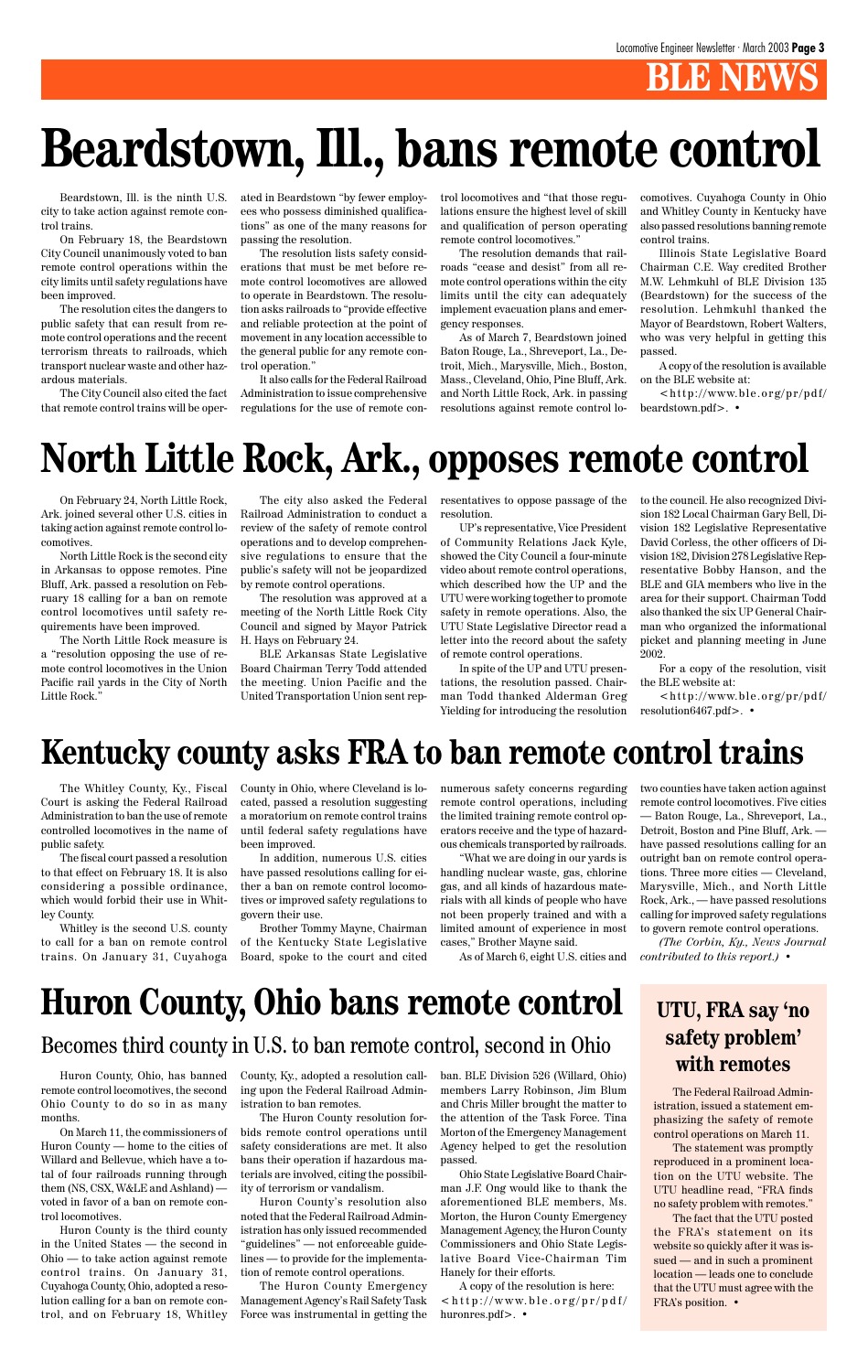## **BLE NEWS**





Officers of the Grand International Auxiliary (GIA) were out in full force at the March 11 rally. From left: Pat Murphy and Mabel Grotzinger.



**Above:** James Hoffa, General President of the International Brotherhood of Teamsters, gives a rousing speech at the BLE-IBT rally for remote control safety in front of FRA headquarters in Washington, D.C., on March 11. In his speech, President Hoffa said, "The government must not ignore public safety and the rights of railroad workers. Railroading is a craft, whose professional functions cannot be surrendered to a machine."

**Left:** Richard Trumka, Secretary-Treasurer of the AFL-CIO, delivers his speech to thunderous ovation. He condemned the FRA's unwillingness to meet with BLE leaders to discuss remote control. He said that the BLE was not alone in its fight to improve remote control safety, telling the enthusiastic crowd that remote control was not a BLE issue — it was a labor issue.



Ed Wytkind, Executive Director of the AFL-CIO's Transportation Trades Department, at the podium during is speech. In addressing the FRA, Wytkind said, "Your silence tells railroad workers that their safety isn't a priority. Your silence must end." He told the crowd that the TTD had sent a letter to the FRA demanding action on the remote control issue. He also read portions of a letter to the FRA from Senator Edward M. Kennedy (D-MA), in which the Senator said he was "deeply concerned" about safety issues related to remote control locomotives. (See page 5 of this issue for more information regarding these two letters.)



More than 300 union members participated in the rally by carrying picket signs and chanting, "Remote control has got to go."

**Spring 2003 Locomotive Engineers Journal**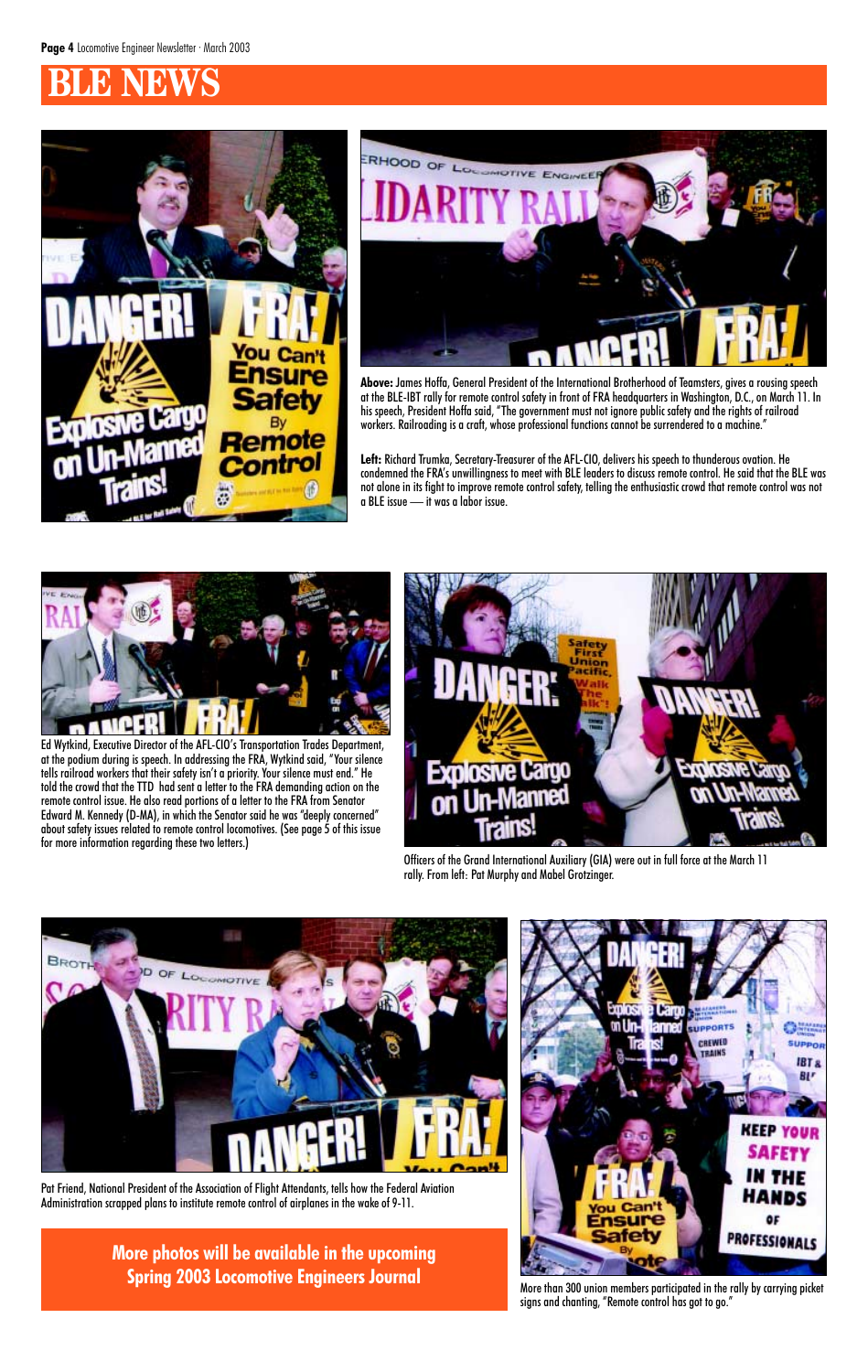## **BLE NEWS**

erhood of Railroad Signalmen. Addi-

tional ATDD, BMWE and BRS representatives also rallied with the rail chiefs. Other rally participants represented the International Brotherhood of Electrical Workers, the Sheetmetal Workers International Association, and RRESQ.

BLE President Hahs said more than 40 accidents related to remote control technology have taken place in the past two years. He also said that a trainman near Syracuse, N.Y., was killed in the line of duty while working a remote control job for CSX Transportation in February. President Hahs then asked the question, "How many injuries and deaths will occur before the FRA acts?"

Secretary-Treasurer Trumka condemned the FRA's unwillingness to meet with BLE leaders to discuss remote control. He said that the BLE was not alone in its fight to improve remote control safety, telling the enthusiastic crowd that remote control was not a BLE issue — it was a labor issue. In terms of remote control safety, Secretary-Treasurer Trumka said at least 10 U.S. communities have adopted safety resolutions calling for a ban on remote control and/or improved remote control safety regulations from the FRA.

TTD Executive Director Wytkind informed the crowd that the TTD had sent a letter to the FRA that morning asking for an emergency order to immediately stop the use of remote control locomotives until rigorous, enforceable federal rules were established.

"We have seen accident after accident while the FRA has simply allowed carriers to use this technology without any set of rules or sufficient oversight," the letter read.

In his speech, Wytkind told the FRA, "Your silence tells railroad workers that their safety isn't a priority. Your silence must end."

In addition to the TTD letter, the FRA also received a letter on March 11 from Senator Edward M. Kennedy (D-MA). Senator Kennedy's letter stated, "I am deeply concerned about the growing threat to worker and public safety from the use of remote control technology in locomotive operations… It is time for the Federal Railroad Administration to act." Senator Kennedy also noted that BLE petitioned the FRA for rulemaking on the use of remote control on November 17, 2000, and has yet to receive a response.

Teamsters President Hoffa gave a rousing speech about the importance of unions working together to achieve safety goals. He also condemned the FRA for failing to fulfill its role as safety watchdog in the railroad industry.

"The government must not ignore public safety and the rights of railroad workers," he said. "Railroading is a craft, whose professional functions cannot be surrendered to a machine."

AFA President Friend received an ovation after telling the crowd how the FRA's counterpart in the airline industry — the Federal Airline Administra-

### Rally Continued from Page 1

U.S. Senator Edward M. Kennedy said he is "deeply concerned about the growing threat to worker and public safety from the use of remote control technology" in a March 11 letter to Allan Rutter, Administrator of the Federal Railroad Administration.

The Senator was critical of the FRA's inaction and its refusal to meet with BLE leaders regarding the petition for a rulemaking on the remote control issue.

## **Senator Kennedy 'deeply concerned' about remotes**

In a letter to Federal Railroad Administrator Allan Rutter on behalf of the 35 affiliates of the AFL-CIO's Transportation Trades Department, Edward Wytkind urged the FRA to "favorably act on a rulemaking submitted by the Brotherhood of Locomotive Engineers on the use of remote control locomotives."

The letter, dated March 11 and signed by TTD Executive tion — scrapped plans to fly planes by remote control in the wake of September 11.

National security and the threat of terrorist attacks on U.S. soil was a common thread among all speeches.

"We hear a lot about homeland security these days," BLE President Hahs said. "When locomotives are controlled by radio signal with a remote transmitter, you have to believe that if terrorists wanted to take control of an unmanned locomotive, they could obtain a transmitter. Given the hazardous and nuclear cargoes in many rail yards around the country, an unmanned locomotive, controlled remotely, could become a deadly weapon."

Numerous media outlets covered the event, including the Chicago Tribune, Bloomberg, Reuters, and several independent media outlets. •

Director Ed Wytkind, asked the FRA to initiate a rulemaking regarding remote control because the lack of regulations "jeopardizes the safety of both rail workers and communities located near rail operations." The letter cites the more than 40 accidents since the major railroads began utilizing the technology. The TTD is also concerned about the increased workloads by the operators of

RCLs taking its toll on safety by forcing employees to cut corners because of increased demands on their time.

"The workload associated with operating a locomotive while performing other safety critical tasks, demands too much of a single individual. At some point, workers will, by necessity, take short cuts which will endanger themselves, other workers and the public," the letter states.

The TTD goes on to urge the FRA to create enforceable regulations because the current guidelines "do not go far enough to ensure that this technology is implemented and utilized safely."

The letter also cites the troubling refusal by the FRA to "provide the public, including rail labor, with the necessary forums and accident/incident data needed to address the safety issue raised with RCLs."

Wytkind also expresses his personal frustrations with the FRA as a result of the FRA's refusal to even meet with the BLE leadership and urged the FRA to initiate the rulemaking as soon as possible.

A copy of the letter is on the BLE website at:

<http://www.ble.org/pr/ pdf/ttdrutter.pdf>. •

## **TTD letter urges FRA action on remote control rulemaking**

"It is time for the Federal Railroad Administration to act," he wrote. "The Brotherhood of Locomotive Engineers petitioned for rulemaking on the use of remote control devices on November 17, 2000, and has yet to receive a response. An FRA safety advisory in February 2001 con-

tained only recommended guidelines, which are not enforceable."

The Senator also pointed to growing public concern over

the use of remote control trains. He noted that a number of cities and towns across the United States have passed resolutions calling for a ban and/or improved safety regulations remote control trains.

"In Massachusetts, the Boston City Council passed a resolution on February 13, 2003, demanding that railroads halt the operation of remote control locomotives until safety considerations are met," Senator Kennedy wrote. "The resolution cites numerous safety concerns, including terrorism, public safety, passenger rail safety, and the lack of training by remote control operators."

Senator Kennedy ended his letter by urging Administrator Rutter to act quickly on the remote control issue before further accidents cause more injuries to additional railroad workers.

"We cannot continue to allow preventable accidents to

threaten the lives of workers and the public," Senator Kennedy concluded. "I urge you to address these issues as quickly as possible, and make every effort to ensure that FRA follows through on its mission."

A copy of the Senator's letter is available on the BLE's

website as a PDF: <http://www.ble.org/pr/

pdf/ekrco.pdf>. •

## **More than 300 attend BLE, IBT safety rally**



BLE International President Don Hahs was the first of five speakers at the rally on March 11 in Washington D.C. He was followed by: AFL-CIO Secretary-Treasurer Rich Trumka; TTD Executive Director Ed Wytkind; Teamsters General President James Hoffa; and Association of Flight Attendants National President Pat Friend.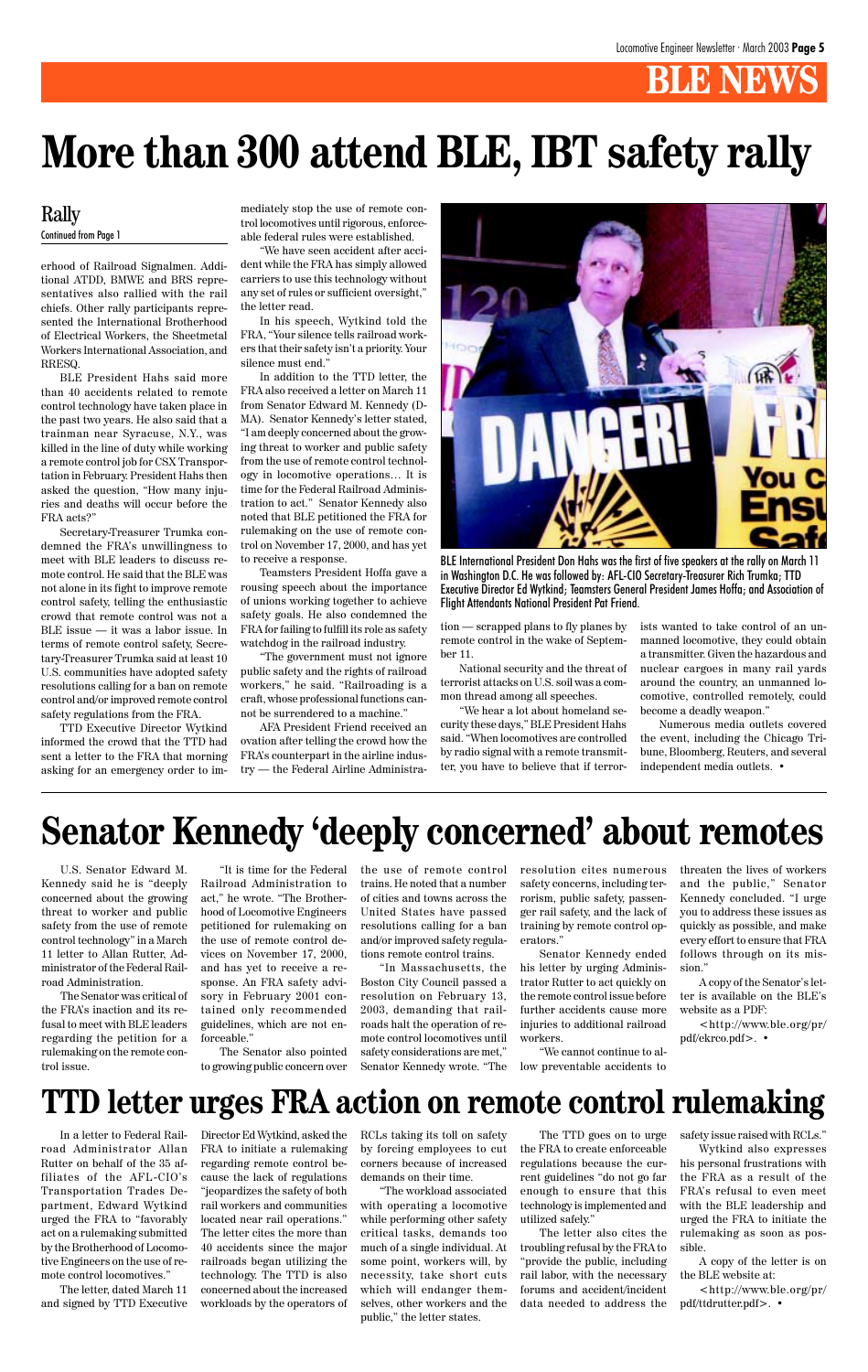## **BLE NEWS**

#### **By Ed Rodzwicz** First Vice-President Brotherhood of Locomotive Engineers

This is in response to Clayton Boyce's editorial titled "Big Lie," which was dated March 17 on the Traffic World website but posted on the United Transportation Union's website on March 14.

The Brotherhood of Locomotive Engineers has taken the same stance on remote control since November 17, 2000, when we first petitioned the Federal Railroad Administration for a rulemaking.

They ignored us in 2001. They ignored us in 2002. Now they won't even meet with us because we have a lawsuit against them to force them into a rulemaking.

Our stance has been consistent we want the FRA to issue a rulemaking regarding remote control locomotives, so that the technology is implemented in the safest manner possible.

Our stance has been the same to improve safety for BLE members and all railroad workers. That's why leaders of the Teamsters and the AFL-CIO joined us in Washington D.C. on March 11 to rally for improved safety of remote control. It's not a union issue. It's not a BLE versus that other organization issue. It's a safety issue. It's a matter of life and limb.

Remote control can be safe if it is implemented properly and under the rulemaking procedures outlined by the federal government. There is clearly something wrong with this picture. If the FRA is the regulatory agency on safety and one of the operating unions, along with the AFL-CIO, think there is an unsafe condition out there and the agency won't discuss it, then there is a problem.

The operations on Montana Rail Link are as different as night and day from those on the Class 1 carriers. In most cases, Montana Rail Link operates with a three-man crew and every crew includes a certified locomotive engineer — the industry's most highlytrained and experienced employee. Using three employees instead of two makes the job safer.

The FRA, that other organization,

AAR and members of the rail industry press always like to cite statistics to show how safe remote control has been. To use an old cliché, I like to respond to that by saying, "There are lies, damn lies, and then there are statistics."

Fewer injuries where remote control is used? Is this due to the magic of remote control, or are there fewer injuries because there are fewer people working and productivity is greatly reduced? No one really knows for sure because the carriers are collecting the accident/incident data instead of the FRA.

The fact of the matter is that other

organization's leadership and the AAR like remote control. The workers in the field hate it. They are the ones on the front lines who risk their lives every day. We in the Brotherhood of Locomotive Engineers are doing all we can to make their jobs safer.

There was an article in *The New York Times* many years ago that stated, "The labor movement's basic purpose is to obtain a better life for its members. A union that fails in this purpose has failed utterly." Is that other organization in this category?

You decide. •

## **Editorial: It's about safety**

### **By Don M. Hahs**

International President Brotherhood of Locomotive Engineers

The United Transportation Union and several carriers are circulating stories asserting that the tentative contract between the Teamsters and major trucking companies adversely affects rail employees by reducing the amount of freight that these companies can ship by rail.

UTU and the rail carriers are collaborating in an attempt to create a rift between BLE members and the Teamsters because they are afraid that a merger that will mean stronger representation for BLE members and will

take members away from UTU. As a result, UTU and the carriers want to divert attention from the contract the Teamsters negotiated for their freight members and are trying to derail the BLE-IBT merger in any way they can.

The railroads have more intermodal business available to them than they can currently handle. The amount of intermodal rail traffic handled is limited by the railroads' physical plant and their ability to get the goods to market in a timely manner. The fact that the Teamsters signed a contract that protects their members is not going to affect the amount of intermodal freight hauled by any railroad.

Some transportation experts predict that customer demand is shifting toward short-haul traffic and away from long-haul traffic, which is mostly shipped by rail.

Research indicates that on a tonnage basis, less than one tenth of one percent of the freight shipped by rail comes from trucking companies that operate under the new Teamsters contract. On the basis of tonnage, only 0.01 percent of freight shipped by rail comes from trucking companies covered by the Teamsters National Master Freight Agreement — only 2.1 million tons vs. a total of 21.2 billion tons shipped by rail each year.

The Teamsters freight agreement

does not take effect until 2005 and reduces the amount of freight these companies can ship by rail from 28 percent to 26 percent. Only one trucking company actually shipped more than 26 percent by rail in 2002.

The facts simply do not support claims that the members of the BLE or any other rail union will be hurt by the new Teamster agreement. The facts show only that the Teamsters Union negotiated a good contract for its members in the midst of a downturn in the economy.

The false claims being spread by UTU and the carriers are just political spin aimed at keeping BLE members from assessing the benefits of a merger based on the true facts. •

## **BLE clarifies UTU, carrier spin on Teamsters**

On February 26, the Association of American Railroads and the United Transportation Union held the fifth annual Railroad Day on the Hill, a lobbying effort for the railroad industry on Capitol Hill.

The Brotherhood of Locomotive Engineers and other AFL-CIO affiliates chose not to participate because the agenda for the day focused only on issues of importance to rail management — not to the workers whom rail labor represents.

Issues of importance to rail workers such as increased funding for Amtrak and railroad safety were not on the agenda.

On the other hand, the AAR and UTU lobbied for issues such as: increased funding for shortline railroads; the pending reauthorization of the Transportation Efficiency Act for the 21st Century (TEA-21); opposition to railroad re-regulation; and repeal of the 4.3 cents per gallon diesel fuel deficit reduction tax.

Over the past several months, the BLE and other AFL-CIO affiliated rail unions have concentrated their lobbying efforts through the Transportation Trades Department of the AFL-CIO. These efforts included increasing funding for Amtrak and keeping transportation employees safe with the specter of terror increasing — issues that directly affect the welfare of railroad workers.

"The BLE is concerned with issues that affect the lives of the employees that it represents," said BLE International President Don M. Hahs.

"The railroad industry has been crying poor for years in our negotiations, while enjoying great profits. However, our members have been asked to give concessions on wages and health and welfare benefits. This is why we chose not to support the AAR and UTU's efforts on Capitol Hill.

"We would actively support a repeal of the 4.3 cents per gallon diesel fuel deficit reduction tax if the carriers would be willing to use some of the savings to offset increases in health and welfare costs. To date, our conditional offer of support has been rejected by the carriers.

"If the AAR would like to tailor a lobbying day to focus on security and safety for railroad workers, increased funding for Amtrak and a host of other issues that would affect the lives of my members, the BLE would be more than happy to participate. Until then, we will stick to working on our own and with the TTD." •

## **Rail labor sticks to members' agenda**

**" 'The labor movement's basic purpose is to obtain a better life for its members. A union that fails in this purpose fails utterly.' Is that other union in this category? You decide."**

— Ed Rodzwicz, BLE First Vice-President

### False claims, political spin aimed at clouding facts, derailing BLE-IBT merger talks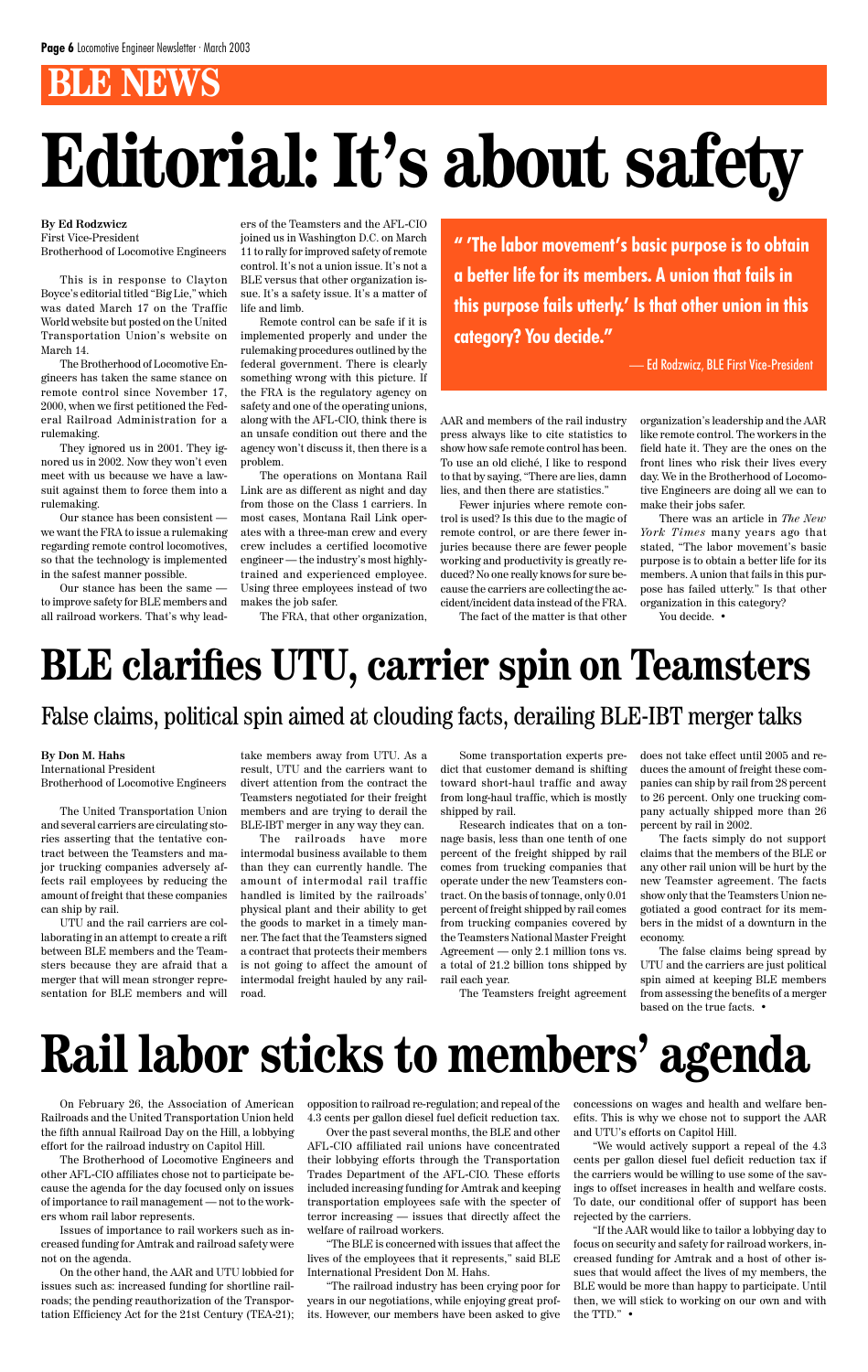## **B** NEW

## BLE members ratify first contract agreement with I&O





From left: Ed Rodzwicz, First Vice-President; Sam E. Lowe, Local Chairman of Division 281 (Lima, Ohio); Don Hahs, International President; Bill Baumiller, Local Chairman of BLE Division 282 (Cincinnati, Ohio); and Merle Geiger, International Vice-President.

Signing the contract, from left, are: Bill Baumiller, Local Chairman of BLE Division 282 (Cincinnati, Ohio); Mick Burkhardt, Vice-President of RailAmerica's Midwest Region; and Sam E. Lowe, Local Committee of Adjustment Member for Division 281 (Lima, Ohio). The Indiana & Ohio is one of several shortline railroads that comprise RailAmerica's Midwest Region.

as all withheld monies will be paid, much needed work rules, and locked down an excellent benefits package. And, in so doing, also addressed management's concerns over flexibilities they deemed necessary to remain competitive in the shortline environment."

Vice-President Geiger said the negotiations were quite difficult, but the BLE held strong to secure the best possible agreement for its members.

"Initially there was a considerable distrust on both sides of the table, but I believe we were able to open a dialogue that clarified the BLE's understanding of the unique characteristics of the shortline industry, that we wanted to be partners in the railroads future and that our members play a significant role in the future success of the company. All we ask is that our members are compensated fairly, treated fairly and receive the respect they deserve for the dedication, hard work and long hours that they endure for the success of the company.

"Thanks to the members on I&O for their patience and understanding during the negotiation process," he said.

He also recognized the efforts of several BLE Brothers who played an integral role in negotiations.

"This was a very difficult process and we would not have achieved our success if not for the hard work and input from Division 282 Local Chairman Bill Baumiller, Division 281 Committeeman Sam Lowe and Division 281 President Jeff Murray," Vice-President Geiger said. "I would also like to sincerely thank Mo Morrow and Dennis Simmerman of the International Staff for their assistance in these negotiations."

The Indiana & Ohio is a 492-mile shortline, which runs from Flat Rock, Mich., to Cincinnati, Ohio, hauling mostly soda ash, limestone, automobiles, trucks, lumber, chemicals and various industrial products. It is one of 39 shortline railroads owned by RailAmerica, which calls itself the world's largest shortline railroad operator. RailAmerica owns nearly 11,000 miles of track in four countries on three continents. •

### Indiana & Ohio

#### Continued from Page 1

**By Raymond A. Holmes** BLE Vice-President & U.S. National Legislative Representative

On March 19, that other organization proclaimed that the BLE's protest of remote control operations was wrong headed and somehow the Rail Safety Advisory Committee (RSAC) was the proper forum for developing regulations for remote control operations (RCO).

The public needs to know that the Federal Railroad Administration (FRA) has many methods to promulgate regulations outside of the RSAC. They have done so recently and will continue to do so. The RSAC will not take on a regulatory matter unless a majority of the 48 members vote in favor of it. Also, understand that the number of voting members of the RSAC provides a balance in favor of the railroads when combined with management related associations.

The RSACs — once chartered — move at a glacial pace and some eventually fail to deliver consensus regulations. Part of the problem is the RSAC working groups usually end up with the controversial issues that pit labor's safety interests against management's perceived need to increase productivity. The consensus-driven approach is often not enough to get the rule in place. There is a pattern developing by some of holding out for even greater concessions using the government's built-in procedural hurdles. When that tactic fails legal action is taken. In fact, after agreement by the full RSAC to revisions of 49 CFR Part 240, that other organization sued the FRA to stop implementation of the changes. While the BLE played by the rules and merely petitioned for necessary changes, that other organization, on three previous occasions, brought court action against the FRA on matters related to engineer certification. It is no wonder that the other organization's willingness to let their own members assume the risk of remote control operations was a better deal to the railroads than any long drawn out science based rulemaking process to implement remote control operations (RCO).

The BLE petition for RCO was presented to FRA for consideration in November 2000. The RSAC met in April of 2001, without an official Administrator. The subsequent meeting of the RSAC, to be held in September of 2001, was postponed because of the events of September 11, 2001. The full RSAC did not meet again until February of 2002. That was 15 months after the BLE petition had reached the FRA. Given the potential for serious consequences of RCO, the courts appeared to be a reasonable way to address FRA's reluctance to affirmatively protect railroad workers and the public through orderly implementation and regulation.

The BLE does not intend, as that other organization implies, to "burn its bridges with the FRA." In fact, our members are being asked to help the FRA gather more information to proceed with the necessary regulations to protect worker and public safety from poorly implemented RCO. BLE will continue to make a sincere effort to support the RSAC process and — despite the desire of that other organization to alienate our 36,000 active members from the railroads and government — we will continue to act responsibly and without hypocrisy when it comes to the safety of railroad workers. BLE believes in safety and cooperation to achieve it. We do not believe "cooperation" means doing what ever is expedient to achieve another goal such as destruction of the railroad crafts.

If that other organization wishes to point fingers and accuse the BLE of hypocrisy, then let's be frank and not forget the recent past.

On December 9, 1999, that other organization issued a press release, which read in part:

"UTU is totally opposed to remote-control operations and we have campaigned actively against them in North America and around the world. Lives have been needlessly lost because of remote controls in switching operations, and they are a danger to every operating employee… The use of remote-controlled locomotives in switching operations is expected to

lead to the loss of scores of jobs for operating employees." — Charles L. Little, former UTU President.

Just over a year and a half later, that other organization completely flip-flopped and signed a letter of intent with the national rail carriers to expeditiously implement nation-wide use of remote controls. The reason UTU suddenly embraced remote control can be found in the next to the last paragraph of Mr. Brunkenhoefer's March 19 post, where he stated: "Those who operate remote control will continue to be employed under collective bargaining agreements negotiated and administered by the UTU."

In other words, their active campaign against remote control for safety reasons went out the window when the carriers rewarded them with an agreement to represent employees using remote control. It's all about representation rights and administration of the agreement, not about safety. In nearly every remote control accident, UTU has agreed with the carriers that the accidents were caused by operator error and were not the fault of the technology or the fault of the carriers, who are forcing two people to do the work of three.

In a further display of UTU hypocrisy regarding remote control, one needs look no further than Mr. Brunkenhoefer himself, who made the following statement during the FRA's public hearings on remote control in Appleton, Wisc., on December 4 and 5, 1996:

"Only by being a party to a pointless death and disaster will the FRA and rail carriers be forced to rethink this insanity. We are urging them to rethink now, before the inevitable happens," said the UTU." — Railway Age, February 1997

The inevitable has happened. Will that other organization's leaders be driven by safety interests or by expediency and hypocrisy?

The BLE will continue to seek a responsible, safe means to remote control implementation.

We refuse to re-state our position and engage in another diatribe with that other organization. One organization (guess who?) never allows the truth to get in the way of a good story. •

y yp

## **Editorial: Safety hypocrites?**